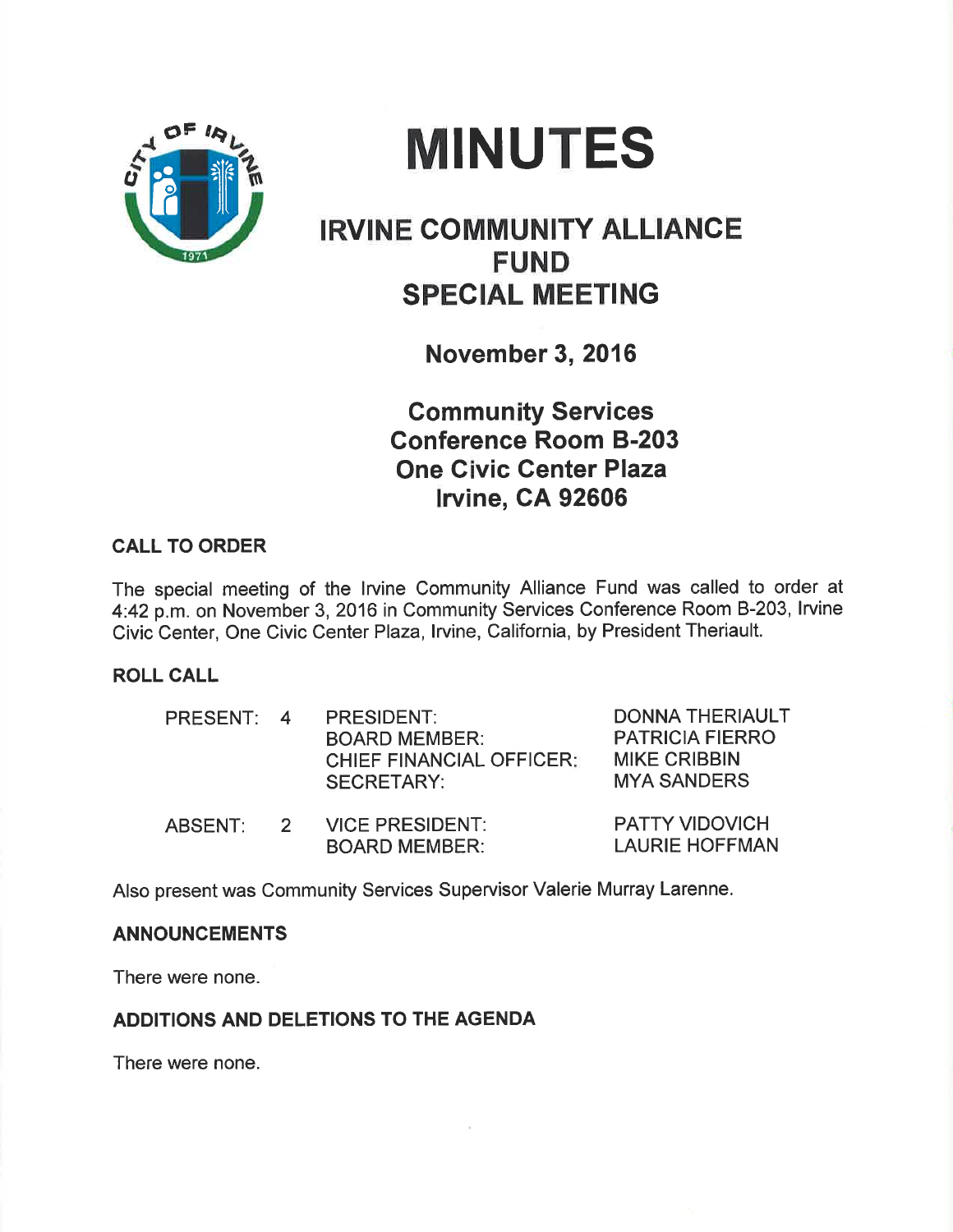## PUBLIC COMMENTS

There were none.

## BOARD BUSINESS

## 1. APPROVAL OF IRVINE COMMUNITY ALLIANCE FUND BOARD MINUTES

AGTION: Moved by Secretary Sanders and seconded by Chief Financial Officer Cribbin, to approve the minutes of the special lrvine Community Alliance Fund meeting held on October 22, 2015.

The motion carried as follows:

AYES: <sup>4</sup> ABSENTS: Board Members: 2 Board Members: Theriault, Sanders, Cribbin, Fierro Vidovich, Hoffman

## 2. BOARD MEMBERSHIP

President Theriault called for nominations for the offices of President, Vice President, Secretary and Chief Financial Officer. Board bylaws require a minimum of seven members, three of whom must be City of lrvine representatives. The Board unanimously approved the following slate to serve as officers of the lrvine Community Alliance Fund Board for Fiscal Year 2016-17:

| President:                      | <b>Donna Theriault</b> |
|---------------------------------|------------------------|
| <b>Vice President:</b>          | Patricia Fierro        |
| <b>Chief Financial Officer:</b> | Mike Cribbin           |
| Secretary:                      | Mya Sanders            |

Also discussed was the need to fill the vacancy created by the resignation of Bart Mejia. With his departure, there are currently six members on the Board. The Board recommended staff initiate a call for vacancies via email. Existing Board members also agreed to reach out to community members/contacts with relevant experience for potential replacements.

## 3. IRVINE GIVES WEBSITE UPDATE

Supervisor Murray Larenne provided an update on the City's online donation program, *Irvine Gives*, and donations by category received through the program.